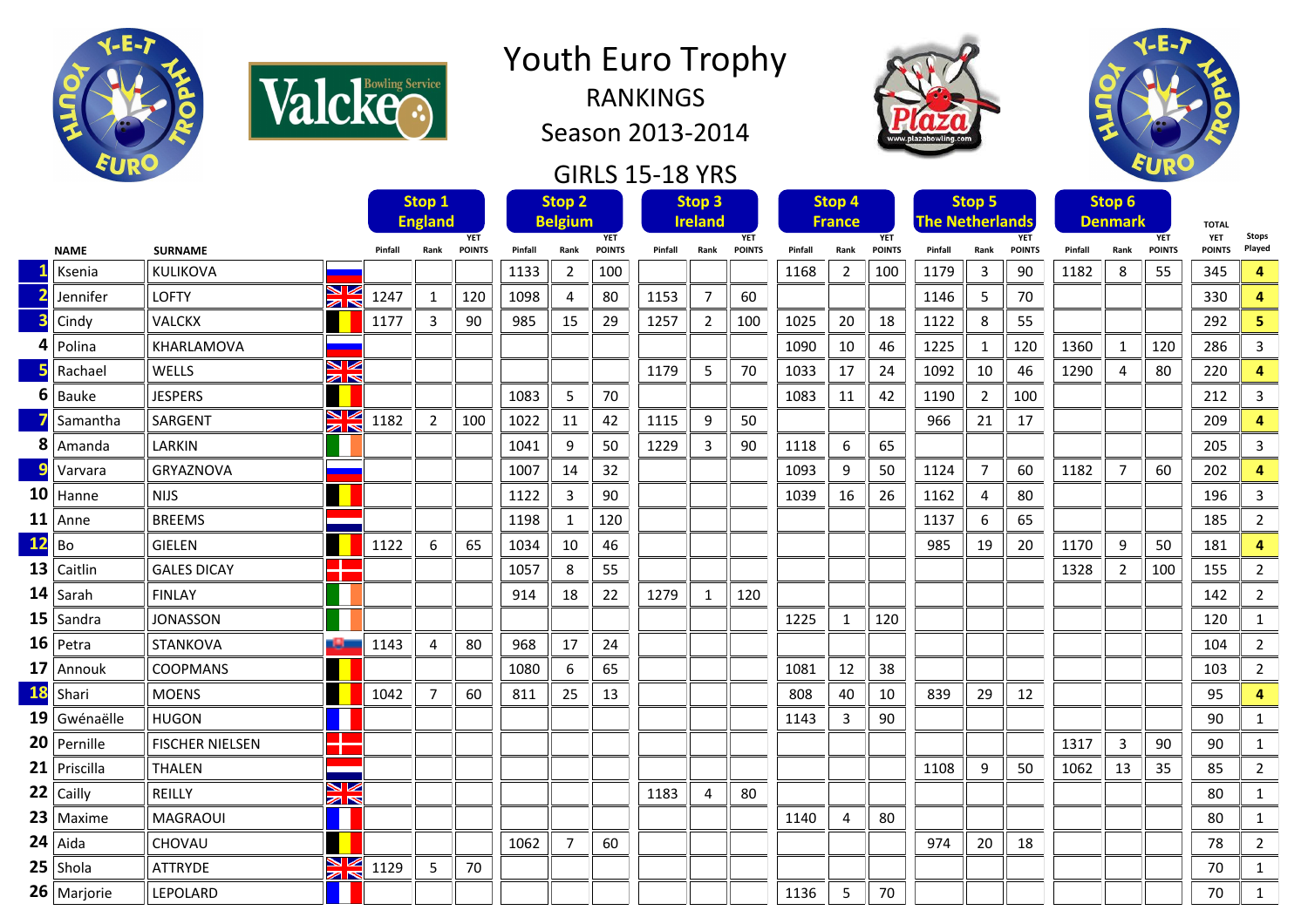| 27 Christine  | <b>HANSEN</b>             | ۳                            |      |    |    |      |    |    |      |    |    |      |    |    | 1245 | 5  | 70 | 70 | 1              |
|---------------|---------------------------|------------------------------|------|----|----|------|----|----|------|----|----|------|----|----|------|----|----|----|----------------|
| $28$ Sarah    | <b>FLANNERY</b>           |                              |      |    |    | 1155 | 6  | 65 |      |    |    |      |    |    |      |    |    | 65 | $\mathbf{1}$   |
| $29$ Rikke    | NØRGAARD JOHANSEN         | ٢F                           |      |    |    |      |    |    |      |    |    |      |    |    | 1210 | 6  | 65 | 65 | $\mathbf{1}$   |
| $30$ Sarah    | RASMUSSEN                 | ٢R                           |      |    |    |      |    |    |      |    |    | 1000 | 17 | 24 | 1088 | 12 | 38 | 62 | $\overline{2}$ |
| $31$ Eva      | <b>MENIGOT</b>            | Ш                            |      |    |    |      |    |    | 1103 | 7  | 60 |      |    |    |      |    |    | 60 | $\mathbf{1}$   |
| $32$   Anouk  | <b>VAN DEUTEKOM</b>       |                              | 907  | 19 | 20 |      |    |    |      |    |    | 1057 | 12 | 38 |      |    |    | 58 | $\overline{2}$ |
| $33$   Katie  | <b>TAGG</b>               | V<br>$\mathbb{Z} \mathbb{N}$ |      |    |    | 1143 | 8  | 55 |      |    |    |      |    |    |      |    |    | 55 | 1              |
| $34$ Lynne    | <b>FISHLER</b>            |                              |      |    |    |      |    |    | 1096 | 8  | 55 |      |    |    |      |    |    | 55 | $\mathbf{1}$   |
| 35 Dominique  | <b>BEVERDAM</b>           |                              | 807  | 26 | 12 |      |    |    |      |    |    | 1062 | 11 | 42 |      |    |    | 54 | $\overline{2}$ |
| $36$ Elvira   | DE WEERDT                 |                              | 1010 | 13 | 35 |      |    |    |      |    |    | 965  | 22 | 16 |      |    |    | 51 | $\overline{2}$ |
| $37$ Stefana  | DE RIDDER                 | --                           | 853  | 22 | 16 |      |    |    |      |    |    | 1043 | 14 | 32 |      |    |    | 48 | $\overline{2}$ |
| 38 Alison     | WILLIAMSON                | V<br>$\mathbb{Z}$            |      |    |    | 1090 | 10 | 46 |      |    |    |      |    |    |      |    |    | 46 | $\mathbf{1}$   |
| $39$ Cecilie  | K. PEDERSEN               | 22                           |      |    |    |      |    |    |      |    |    |      |    |    | 1119 | 10 | 46 | 46 | $\mathbf{1}$   |
| $40$   Lauren | O'NEILL                   |                              |      |    |    | 1065 | 11 | 42 |      |    |    |      |    |    |      |    |    | 42 | 1              |
| $41$ Femke    | POSTMA                    |                              |      |    |    |      |    |    |      |    |    | 991  | 18 | 22 | 927  | 19 | 20 | 42 | $\overline{2}$ |
| 42 Frederikke | <b>ELLEHAGE LAURIDSEN</b> | ÷                            |      |    |    |      |    |    |      |    |    |      |    |    | 1103 | 11 | 42 | 42 | 1              |
| $43$ Rianne   | <b>VAN ZIJP</b>           |                              | 823  | 24 | 14 |      |    |    |      |    |    | 1010 | 16 | 26 |      |    |    | 40 | $\overline{2}$ |
| $44$ Lindsey  | PALING                    |                              | 982  | 16 | 26 |      |    |    |      |    |    | 952  | 24 | 14 |      |    |    | 40 | $\overline{2}$ |
| $45$ Chelsea  | VAN DE LAAR               |                              | 1013 | 12 | 38 |      |    |    |      |    |    |      |    |    |      |    |    | 38 | $\mathbf{1}$   |
| $46$ Shauna   | <b>COLLINS</b>            | ▧<br>$\mathbb{Z} \mathbb{N}$ |      |    |    | 1057 | 12 | 38 |      |    |    |      |    |    |      |    |    | 38 | $\mathbf{1}$   |
| $47$ Rachel   | <b>BIRMINGHAM</b>         |                              |      |    |    | 1056 | 13 | 35 |      |    |    |      |    |    |      |    |    | 35 | $\mathbf{1}$   |
| $48$ Elisa    | <b>VIDAL</b>              | Ш                            |      |    |    |      |    |    | 1062 | 13 | 35 |      |    |    |      |    |    | 35 | $\mathbf{1}$   |
| 49 Dionne     | <b>VRIJS</b>              | --                           |      |    |    |      |    |    |      |    |    | 1055 | 13 | 35 |      |    |    | 35 | $\mathbf{1}$   |
| $50$ Rachel   | <b>MULLIGAN</b>           | K<br>$\mathbb{Z}$            |      |    |    | 1049 | 14 | 32 |      |    |    |      |    |    |      |    |    | 32 | $\mathbf{1}$   |
| $51$ Victoire | <b>MORELLE</b>            | H                            |      |    |    |      |    |    | 1054 | 14 | 32 |      |    |    |      |    |    | 32 | 1              |
| $52$ Ditte    | S. BROED                  | $\mathcal{L}$<br>т           |      |    |    |      |    |    |      |    |    |      |    |    | 1010 | 14 | 32 | 32 | $\mathbf{1}$   |
| 53 $ $ Sarah  | <b>DUNNE</b>              |                              |      |    |    | 1021 | 15 | 29 |      |    |    |      |    |    |      |    |    | 29 | $\mathbf{1}$   |
| $54$ Betty    | AUGUY                     |                              |      |    |    |      |    |    | 1049 | 15 | 29 |      |    |    |      |    |    | 29 | $\mathbf{1}$   |
| $55$ Natasja  | VAN DER STELT             |                              |      |    |    |      |    |    |      |    |    | 1023 | 15 | 29 |      |    |    | 29 | 1              |
| 56 Rie        | AGERBÆK                   |                              |      |    |    |      |    |    |      |    |    |      |    |    | 999  | 15 | 29 | 29 | $\mathbf{1}$   |
| $57$ Lysanne  | <b>BOUMA</b>              |                              |      |    |    |      |    |    |      |    |    | 664  | 32 | 11 | 857  | 22 | 16 | 27 | $\overline{2}$ |
| 58 Yvonne     | <b>QUINN</b>              |                              |      |    |    | 971  | 16 | 26 |      |    |    |      |    |    |      |    |    | 26 | 1              |
| 59 Tina       | <b>MALMBERG</b>           | n                            |      |    |    |      |    |    |      |    |    |      |    |    | 967  | 16 | 26 | 26 | $\mathbf{1}$   |
| 60 Roslyn     | MOORE                     |                              |      |    |    | 963  | 17 | 24 |      |    |    |      |    |    |      |    |    | 24 | 1              |
| $61$ Emma     | WHYATT                    | ╉                            |      |    |    |      |    |    |      |    |    |      |    |    | 955  | 17 | 24 | 24 | $\mathbf{1}$   |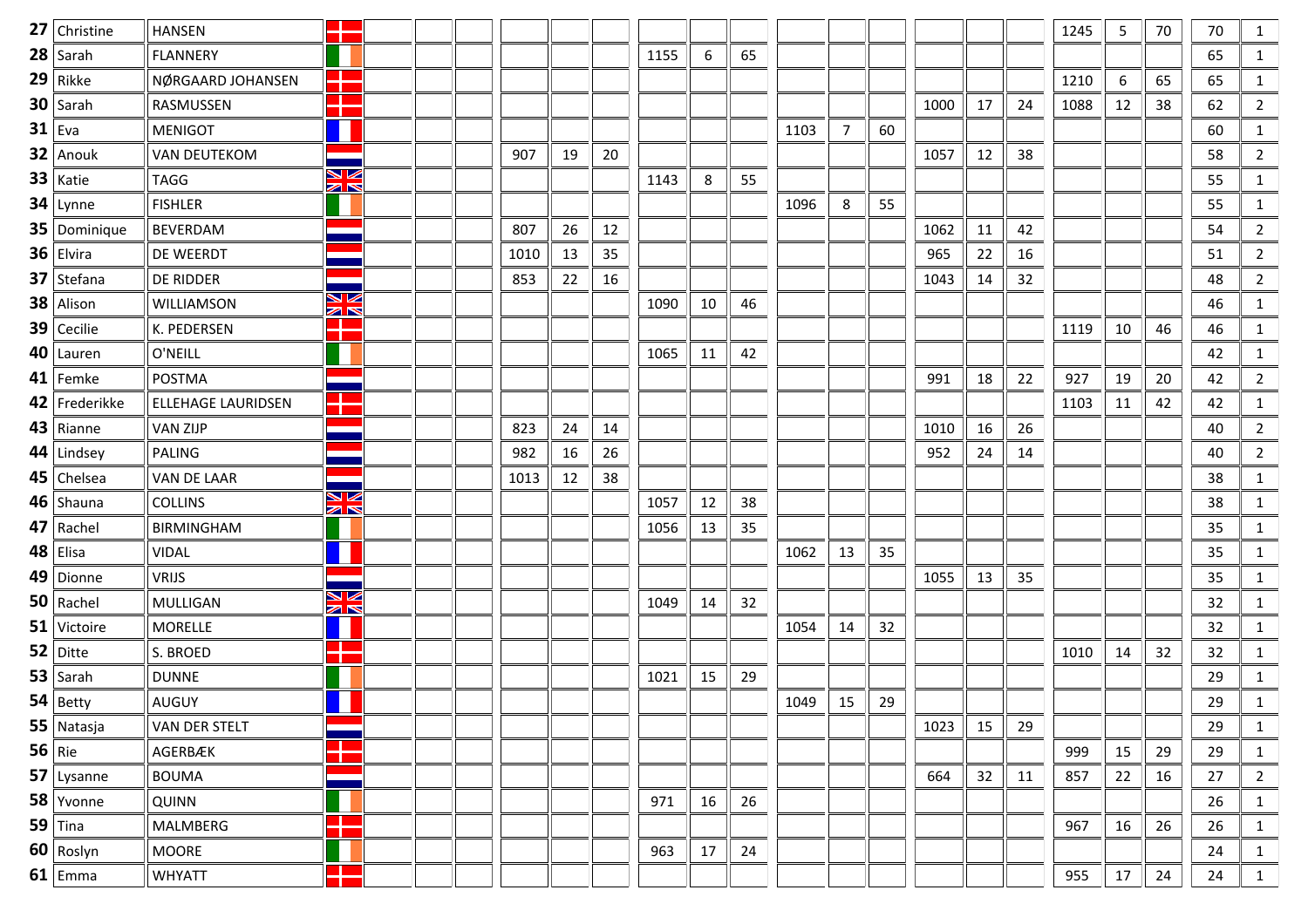| $62$ Daniel         | <b>COLLINS</b>       |                                |  |     |    |    | 955 | 18 | 22 |      |    |    |     |    |    |     |    |    | 22 | 1              |
|---------------------|----------------------|--------------------------------|--|-----|----|----|-----|----|----|------|----|----|-----|----|----|-----|----|----|----|----------------|
| 63   Anastasia      | AVRAMENKO            |                                |  |     |    |    |     |    |    | 827  | 38 | 10 | 881 | 28 | 12 |     |    |    | 22 | $\overline{2}$ |
| $64$ Linnéa         | LUNDMAN              | <u> Silan</u><br>n pr          |  |     |    |    |     |    |    | 1029 | 18 | 22 |     |    |    |     |    |    | 22 | $\mathbf{1}$   |
| $65$ Ann            | MÅNSSON              | 22                             |  |     |    |    |     |    |    |      |    |    |     |    |    | 953 | 18 | 22 | 22 | $\mathbf{1}$   |
| 66 Alexandra        | LOPES D'ANDRADE      | П                              |  |     |    |    |     |    |    | 1026 | 19 | 20 |     |    |    |     |    |    | 20 | $\mathbf{1}$   |
| $67$ Elise          | <b>VAN ROMPAEY</b>   |                                |  | 888 | 20 | 18 |     |    |    |      |    |    |     |    |    |     |    |    | 18 | $\mathbf{1}$   |
| 68 Charlotte        | <b>AMALIE TRANUM</b> | 25                             |  |     |    |    |     |    |    |      |    |    |     |    |    | 896 | 20 | 18 | 18 | $\mathbf{1}$   |
| 69 Daniella         | <b>SIMONS</b>        |                                |  | 866 | 21 | 17 |     |    |    |      |    |    |     |    |    |     |    |    | 17 | $\mathbf{1}$   |
| 70 Viktoria         | <b>NILSSON</b>       | $\Box$ $\Box$<br><b>The Co</b> |  |     |    |    |     |    |    | 1010 | 21 | 17 |     |    |    |     |    |    | 17 | $\mathbf{1}$   |
| <b>71</b> Caroline  | <b>MARIE SUMMERS</b> | ÷                              |  |     |    |    |     |    |    |      |    |    |     |    |    | 891 | 21 | 17 | 17 | $\mathbf{1}$   |
| $72$ Nathalie       | <b>MADSEN</b>        | <u>a ka</u><br><b>RICH</b>     |  |     |    |    |     |    |    | 1010 | 22 | 16 |     |    |    |     |    |    | 16 | $\mathbf{1}$   |
| $73$ Silke          | <b>STAUSENS</b>      |                                |  | 848 | 23 | 15 |     |    |    |      |    |    |     |    |    |     |    |    | 15 | $\mathbf{1}$   |
| $74$ Nanja          | KARLSSON             | $\Box$ $\Box$<br>a pro         |  |     |    |    |     |    |    | 1008 | 23 | 15 |     |    |    |     |    |    | 15 | $\mathbf{1}$   |
| 75   Stephanie      | <b>KORVER</b>        |                                |  |     |    |    |     |    |    |      |    |    | 958 | 23 | 15 |     |    |    | 15 | $\mathbf{1}$   |
| 76 Maureen          | LE MEUT              |                                |  |     |    |    |     |    |    | 1007 | 24 | 14 |     |    |    |     |    |    | 14 | $\mathbf{1}$   |
| 77 MarieAnge        | <b>PONTES</b>        |                                |  |     |    |    |     |    |    | 1001 | 25 | 13 |     |    |    |     |    |    | 13 | $\mathbf{1}$   |
| $78$ Mandy          | ARRACHART            |                                |  |     |    |    |     |    |    |      |    |    | 935 | 25 | 13 |     |    |    | 13 | $\mathbf{1}$   |
| 79 $\vert$ Caroline | <b>TAURIN</b>        |                                |  | 800 | 27 | 12 |     |    |    |      |    |    |     |    |    |     |    |    | 12 | $\mathbf{1}$   |
| 80 Tessa            | ALBARET              |                                |  |     |    |    |     |    |    | 953  | 28 | 12 |     |    |    |     |    |    | 12 | $\mathbf{1}$   |
| $81$ Marie-         | <b>CARLIER</b>       |                                |  |     |    |    |     |    |    | 954  | 27 | 12 |     |    |    |     |    |    | 12 | $\mathbf{1}$   |
| 82 Clémentine       | <b>CAULOT</b>        |                                |  |     |    |    |     |    |    | 972  | 26 | 12 |     |    |    |     |    |    | 12 | $\mathbf{1}$   |
| 83 Angéline         | <b>FOUQUET</b>       |                                |  |     |    |    |     |    |    | 945  | 30 | 12 |     |    |    |     |    |    | 12 | $\mathbf{1}$   |
| $84$   Amandine     | <b>RICHARD</b>       | Ш                              |  |     |    |    |     |    |    | 946  | 29 | 12 |     |    |    |     |    |    | 12 | $\mathbf{1}$   |
| 85 Jennifer         | <b>DE BROUWER</b>    |                                |  |     |    |    |     |    |    |      |    |    | 884 | 27 | 12 |     |    |    | 12 | $\mathbf{1}$   |
| 86   Pamela         | HOMRINGHAUSEN        |                                |  |     |    |    |     |    |    |      |    |    | 913 | 26 | 12 |     |    |    | 12 | $\mathbf{1}$   |
| 87 Chelsey          | VANNIEUWENHUYSE      |                                |  |     |    |    |     |    |    |      |    |    | 829 | 30 | 12 |     |    |    | 12 | $\mathbf{1}$   |
| 88   Marie-Ange     | <b>GAVELLE</b>       |                                |  |     |    |    |     |    |    | 939  | 31 | 11 |     |    |    |     |    |    | 11 | 1              |
| 89   Berenice       | LEGER                |                                |  |     |    |    |     |    |    | 884  | 33 | 11 |     |    |    |     |    |    | 11 | $\mathbf{1}$   |
| $90$   Elsa         | <b>SCHNEIDER</b>     |                                |  |     |    |    |     |    |    | 851  | 34 | 11 |     |    |    |     |    |    | 11 | 1              |
| $91$ Lisa           | LINDELL              | T                              |  |     |    |    |     |    |    | 932  | 32 | 11 |     |    |    |     |    |    | 11 | 1              |
| 92   Sarah          | <b>ESSOUFFI</b>      |                                |  |     |    |    |     |    |    | 851  | 35 | 11 |     |    |    |     |    |    | 11 | 1              |
| $93$ Lisa           | VANHAUWE             |                                |  |     |    |    |     |    |    |      |    |    | 668 | 31 | 11 |     |    |    | 11 | 1              |
| 94   Marie          | ANDRE                |                                |  |     |    |    |     |    |    | 812  | 39 | 10 |     |    |    |     |    |    | 10 | 1              |
| $95$ Julie          | <b>DIOT</b>          |                                |  |     |    |    |     |    |    | 846  | 37 | 10 |     |    |    |     |    |    | 10 | 1              |
| 96   Pauline        | PATIN                |                                |  |     |    |    |     |    |    | 850  | 36 | 10 |     |    |    |     |    |    | 10 | 1              |